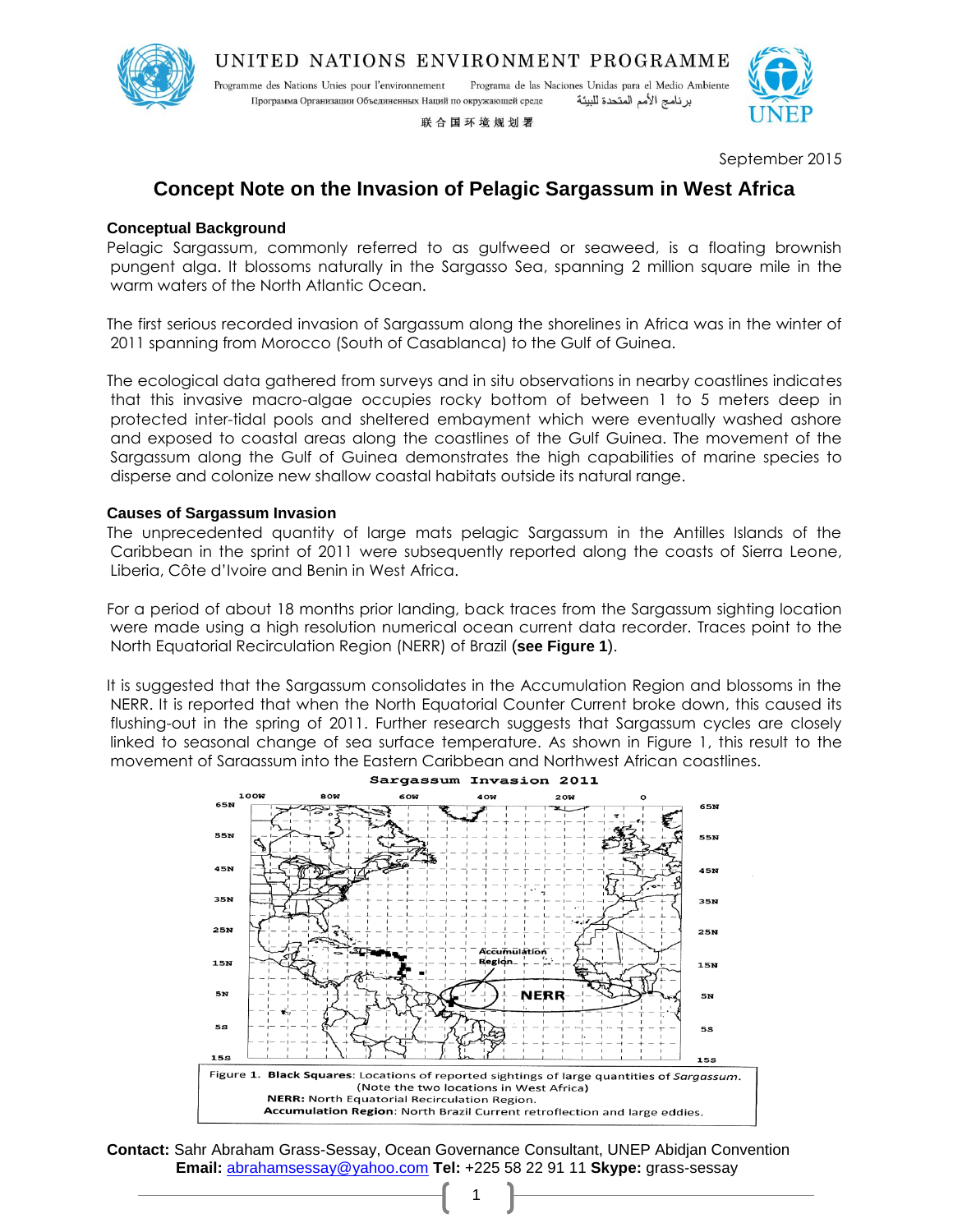It should be noted that surface waters of the NERR are warm and relatively rich in nutrient coming from the Congo River, equatorial upwelling, coastal upwelling off West Africa, the Amazon River and from Northwest Africa iron-rich dust. This nutrient value enhances the growth of Sargassum.

Maps of the sea surface temperature indicate that the NERR and the Accumulation Region are the warmest regions in the Atlantic Ocean. And that species of the pelagic Sargassum do not propagate sexually, but simply fragment for the formation of new growth.

#### **Some arguments to the probable causes for the proliferation of the massive seaweed are as follow:**

- *warming and changing of ocean temperature due to global climate change*;
- *increased land based nutrients and pollutants (which include nitrogen-heavy fertilizers and sewage waters) washing into the ocean water*;
- *flow of nutrients from the* Congo River, Amazon River, Northwest Africa iron-rich dust etc.
- *And, maritime traffic as the most likely potential introduction vector*.

Evidently, the primary vector of introduction of Sargassum in the Gulf of Guinea is unknown.

### **Effects**

Recent reports on the invasion of Sargassum in West Africa is becoming a regional phenomenon, impacting aquatic resources, fisheries, waterway, shorelines and the tourism sector in particular.



**Figure 2:** Recent invasion of Sargassum in Côte d'Ivoire and in Sierra Leone.

#### **Ecological Effects**

Unfortunately, there is very little knowledge of the ecological impacts of invasive seaweeds on the ecosystem in general which need to be assessed. Undocumented reports suggest that massive influx of seaweed has resulted to fish kills, beach fouling, coastal dead zones, and using machinery to remove seaweeds impact beach habitats.

## **Social Effects**

Although seaweed possess no danger to the human health as they are apparently not toxic, their massive deposit on beaches (as shown on Figure 2) has negative impact on the socio-economic livelihood (tourism, fishery industry etc.) of affected communities.

#### **Importance of Sargassum**

Besides the ecological and social impacts, it is noteworthy to underpin that Sargassum provides refuge for migratory species and serves as an important nursery habitat for a vast array of invertebrate and fish species that are closely associated with the ecosystem. At least, *"127 species of fish and 145 invertebrate species have been associated with the presences of Sargassum algae*".

**Contact:** Sahr Abraham Grass-Sessay, Ocean Governance Consultant, UNEP Abidjan Convention **Email:** [abrahamsessay@yahoo.com](mailto:abrahamsessay@yahoo.com) **Tel:** +225 58 22 91 11 **Skype:** grass-sessay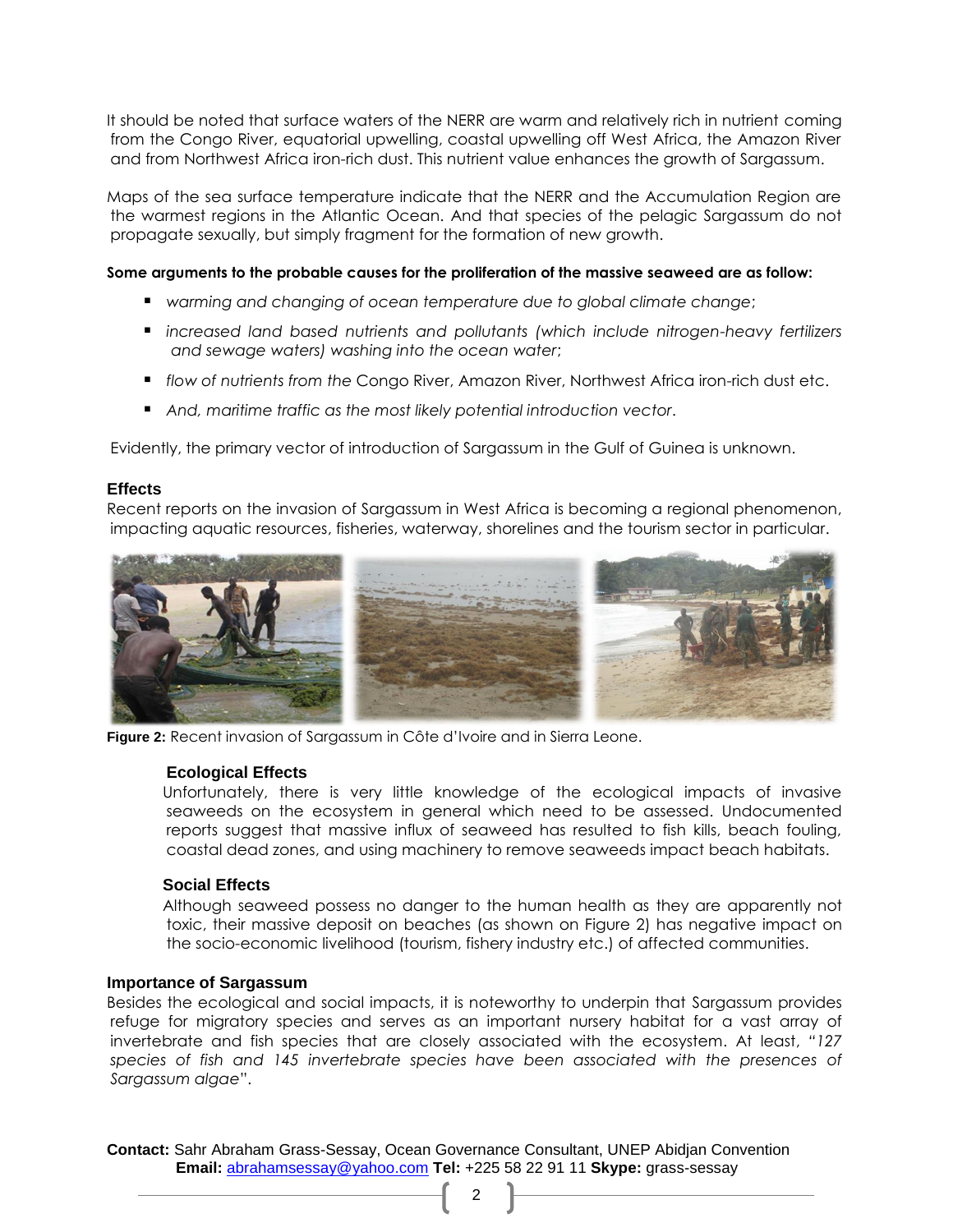Further research shows that there are two species of Sargassum involved in the Sargassum influx, namely the Sargassum Natans and Sargassum Fluitans. The floating Sargassum *"provides a noticeable habitat and anchor point for pelagic species that are ecologically important" (Laffoley, 2011)***1**. Of these species, 10 are known to be endemic to our ecosystem which includes the Sargassum crab, Sargassum shrimp, Sargassum pipefish, Sargassum anemone, Sargassum slug, Sargassum snail, juvenile swordfish, triggerfish, filefish, driftfish, and the Atlantic sea turtles.

Of all these marine vertebrate species, the Atlantic sea turtle are mostly threatened as they depend on Sargassum not only to provide structural complex habitat, but also as refuge from predators, protection against threat from poaching, coastal development and fisheries by-catch. This implies that Sargassum plays an important role during the critical neonate cycle of sea turtle. Emerging studies point that seaweed can also be used as bio-fuel, fertilizer, and livestock feed.

## **Postscript Action**

In an effort to seek solution to seaweed invasion, affected countries in the region, Sierra Leone, Liberia, Côte d'Ivoire, Ghana and Benin have informed Abidjan Convention and UNEP Headquarters of the recurring influx of Seaweed their shorelines, requesting technical support to address the problem. In response to these requests, UNEP Abidjan Convention Secretariat intends

- Support and facilitate an expert study with the aim of identifying major factors driving the spread of the marine algae Sargassum in the region. Such a study could commence by;
- Convening a Regional Expert Group Meeting in preferably one of the affected countries to share information, build knowledge on the phenomenon, identify and promote best regional initiatives and management practice, and develop regional cooperation on ocean governance arrangement;
- Establishing National Policies and common Regional Strategy on the collection of seaweeds using "Green Brigades", a borrowed practice from Guadeloupe for replication in affected countries across in the region.

## **Proposed Approach and Justification**

Preventing the occurrence of marine bio-invasion is by far the best option to avoid ecological damage, which can be costly considering the wider ecological and social ripple effects.

As much as the seaweed invasion is affecting most countries in the Gulf of Guinea, tackling the problem will require a regional coordinated action beyond national jurisdiction to manage the spread and prevent further damage to the composition of our native marine vegetation.

To this end, the Abidjan Secretariat has initiated discussions with UNEP Global Programme of Action to provide needed technical support to affected countries in West Africa.

#### **Executing Partners**

l

**<sup>1</sup>** Laffoley 2011; The protection and management of the Sargasso Sea: The golden floating rainforest of the Atlantic Ocean. Summary Science and Supporting Evidence Case. Sargasso Sea Alliance